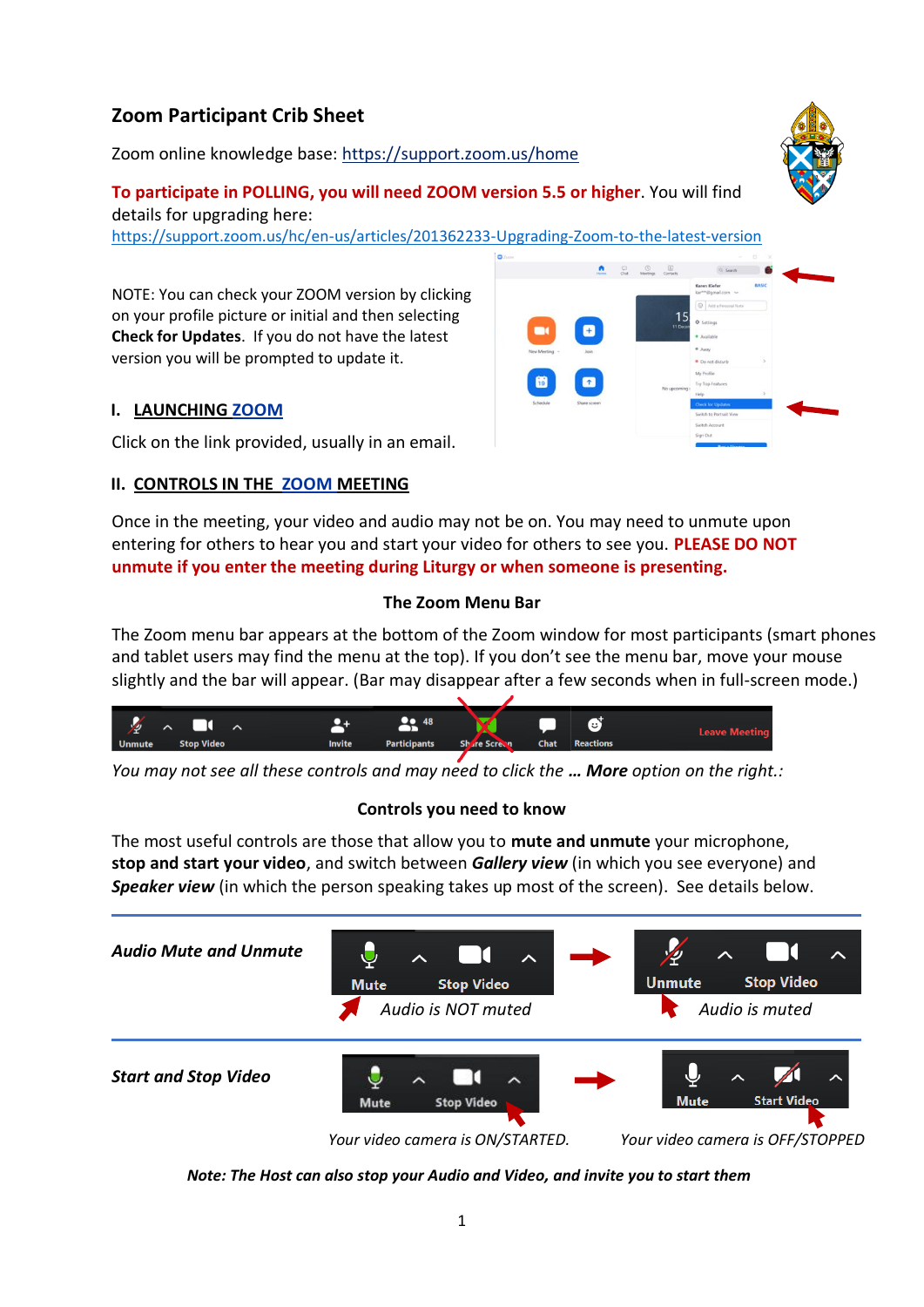## *Leaving the Session - ONLY AT THE END OF THE DAY!*

Simply click on *End Meeting* on the right of the menu bar at the bottom of your screen (or you may see a button at the top right) and follow the prompts.



#### **Speaker View and Gallery View**

You have **two views** you can toggle between: *Speaker view* **and** *Gallery view*.

Click on the **View** setting near the top right of the screen (for computer/laptop users) to switch between them. **E** View



## **Selecting/Exiting Full Screen**

From the **View** option, you can also choose whether to see the ZOOM session in Fullscreen:

\* When not in fullscreen you can maneouver between ZOOM and other apps or docs on your computer.





## **Renaming yourself**

If you hover the mouse over your video frame, you will see a **….**  symbol. Click on it to see a menu for your personal viewing settings.

*Rename* – Click to change your display

**Please change it to your name, your church, and your location.**



#### **III. Voting and Indicating Approval during a ZOOM Meeting**

#### **Indicating Approval**

If asked during the meeting to indicate your approval of various things, you can use the **Reactions** option on the ZOOM menu to **raise your hand**. You or the host can lower it.



#### **Voting – ZOOM Polls**

If a formal vote is held a window will pop up with options.

Click on the circle next to the vote you wish to cast. Then click the blue **Submit** button.



*NOTE: Non-voting participants should close the popup.*